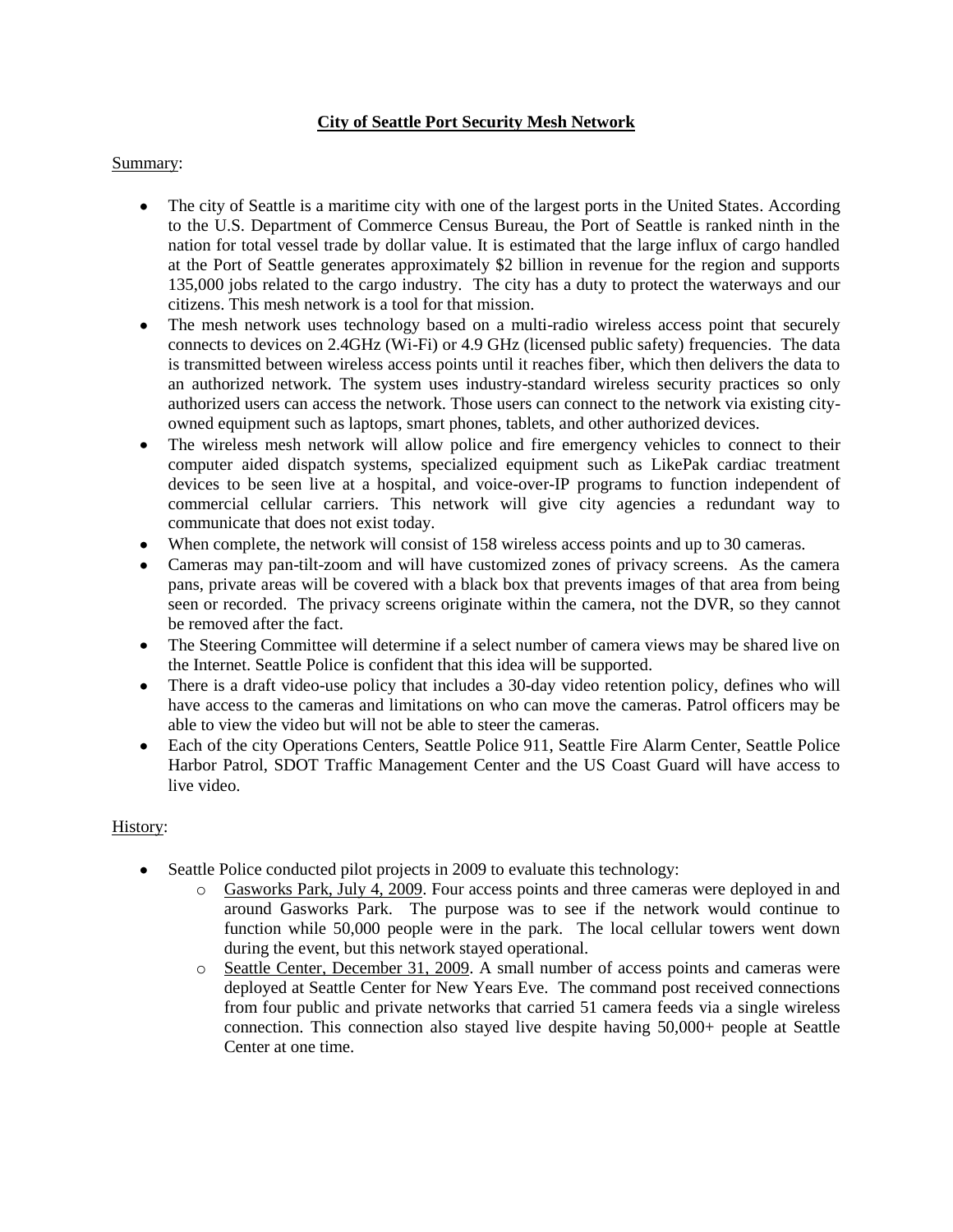### Port Security Grant:

- Seattle Police began applying for grants in 2010. In November 2011, Seattle Police received a \$4.875 million Port Security Grant to build this network. The grant application was approved by Port of Tacoma (grant administrator), US Coast Guard Seattle (regional decision maker) and FEMA (grant originator). The City Council passed Ordinance 123879 on May 7, 2012 to authorize spending of the Port Security grant funds.
- The grant was awarded in November 2011. Request for Proposal (RFP) work started immediately in collaboration with Purchasing, DoIT, Fire, SDOT, and KC Metro. Grant went out for bid in February 2012, closed in March 2012. Cascade Networks won the bid and signed a contract in May 2012.
- The wireless access points and cameras will be installed at a total of 169 different sites:
	- o As of February 15, 2013, equipment has been installed at 104 sites, including 10 cameras on Harbor Island and in West Seattle.
	- o The anticipated "go-live" date for the network is March 31, 2013.
- The bulk of the access points will be deployed in the downtown core: Alaskan Way, Broad St.,  $4<sup>th</sup>$  $\bullet$ Ave., S. King St. Most, but not all, of the cameras outside of downtown will have wireless access points installed at the same location.
- The cameras are planned for deployment along the waterfront and port areas as follows:
	- o North end: seven cameras total, three have been installed: (two at the Ballard Locks, two on the Ballard Bridge (installed), one on the Fremont Bridge (installed), one at SPD Harbor Patrol, and one site near Shilshole Bay TBD).
	- o Downtown: ten cameras total (one on the Magnolia Bridge and eight along Alaskan Way between Broad St. and Yesler Way). The Alaskan Way cameras will begin as temporary installations because of the tunnel and seawall projects.
	- o West Seattle: twelve cameras total, ten have been installed: three on Harbor Island, three along Harbor Av. SW, two on Alki Av. SW, one on Beach Dr. SW., and one at the Fauntleroy Ferry Terminal. Two pending sites: one at the Admiral Viewpoint, and one at the US Coast Guard Lighthouse.
	- o Additionally, one marine-grade FLIR camera is being considered for deployment. Two downtown sites are under consideration but are not final. Either site will be a roof-top deployment for an elevated view of Elliott Bay.

# Partnerships:

- This project is another example of a Seattle Police led project where city departments are actively working together. The following is a list of partnering departments and agencies, with their intended uses:
	- o Seattle Police: connect police vehicles to network when in coverage areas, allow responding officers to see live video from Port cameras before they arrive, faster network connection than current method offers. Cameras may be used during special events. Harbor Patrol will look at cameras during responses along Ship Canal and Elliott Bay side of Seattle.
	- o Seattle Fire: fire trucks will connect to the mesh network when in the coverage area. SFD will connect equipment such as LifePak cardiac devices to the network for live upload to the hospital during treatment. The Fire Alarm Center will view live cameras for incident response along the waterfront.
	- o Seattle Department of Transportation: lead agency in installing the wireless network. They will view live cameras on bridges for traffic monitoring, along Alaskan Way for traffic monitoring, and network connection for field units as needed. Lead agency but